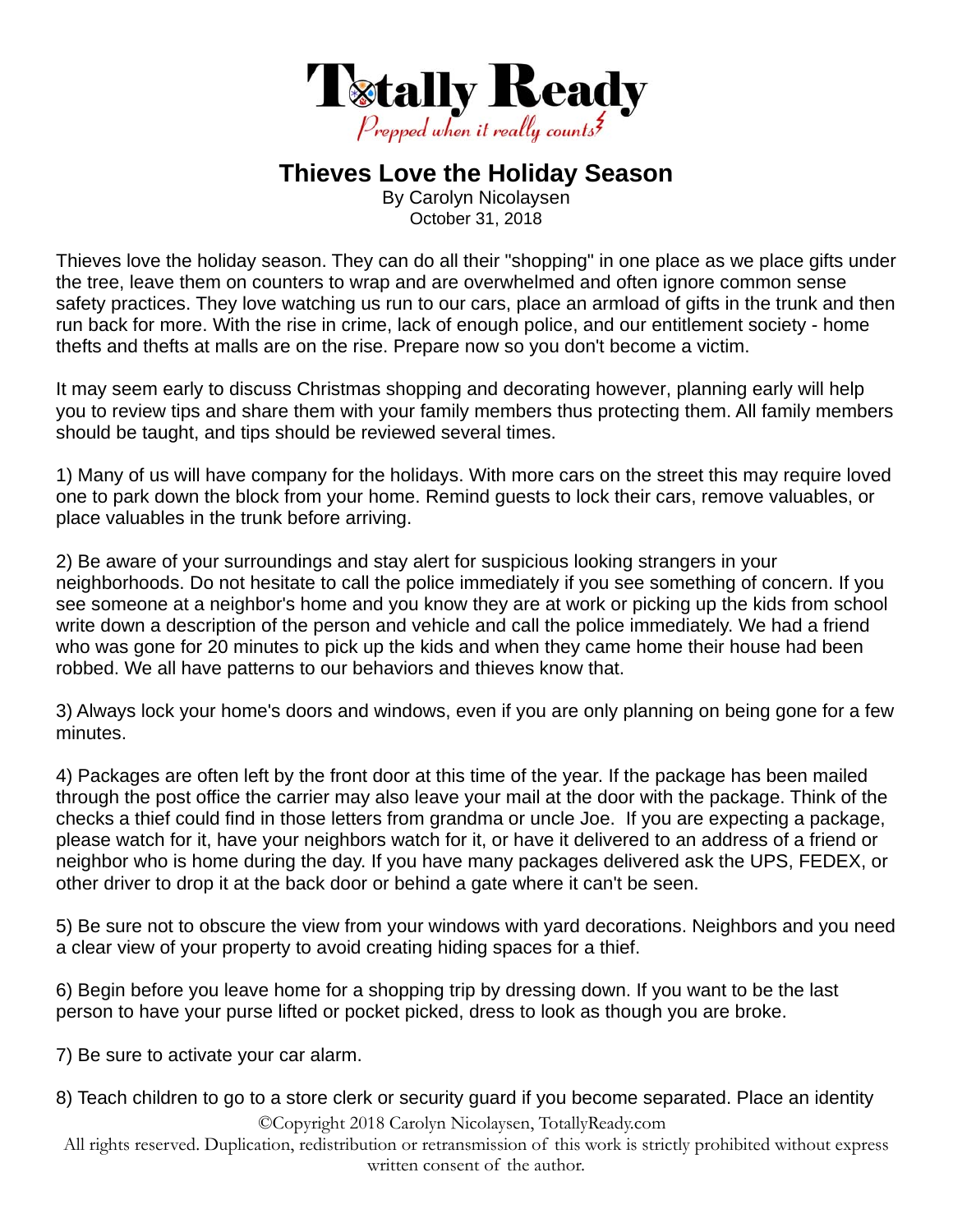

card in your child's pocket just in case. The card should include the names of the child and parents, address, telephone contact numbers, and the name of a relative.

9) When shopping, be aware of your packages and other belongings. Keep purses close to your body, cross body purses are perfect. Do not leave purses in shopping carts when in stores. Never leave your purse open as a thief can quickly grab your wallet and be gone. It only takes a second as you turn your back for someone to grab and dash. Keep your phone in your pocket so if someone does grab your purse or package you can call 911 immediately. Men, keep your wallet in a front pocket.

10) When dark, park your car in a well-lighted area, close windows, lock doors, and look around for suspicious persons before leaving your vehicle. Many retail outlets have security staff patrolling the parking lots. Be sure to let them and/or the police know when you observe any suspicious activity.

11) When shopping at night do not hesitate to ask for a security guard to escort you to your car. The time can get away from us and you may find yourself still shopping when most shoppers have returned home. A deserted parking lot can be a dangerous place.

12) Be aware of the people in your surrounding area. If you think you are being watched do not go to your car but return to a populated area and report the person to security.

13) If you decide to place your packages in your car at the mall, it is always best to place them in your trunk and then move your car to a new location in the parking lot before going back into the mall. Thieves pay close attention to shoppers and will break into the car to retrieve the packages.

14) Never talk on your cell phone or text when walking in a parking lot. Being distracted makes you an easy target. Look around and look everyone in the eye.

15) Check the back seat of the car and under the car before entering your car. As soon as you are in the car lock the doors.

16) Be careful not to flash cash. If you are shopping using cash, good for you, way to stick to a budget, but be aware. Do not place all your cash in your wallet where curious eyes can see your wad. Go to the restroom and move cash to replace what you have spent.

17) Credit cards offer convenience and security, however, keep track of all cards and keep receipts to compare to your monthly statement. Yes, there are unscrupulous clerks too. Wait until asked before taking out your credit card or checkbook. An enterprising thief would love to shoulder surf to get your account information.

18) Save all receipts. Print and save all confirmations from your online purchases. Start a file to keep receipts organized to help you verify credit card or bank statements as they come in. Notify the credit card company immediately if your credit card is lost, stolen, or misused.

19) Shop online only with companies you know and trust. Check a company's background if you are

©Copyright 2018 Carolyn Nicolaysen, TotallyReady.com

All rights reserved. Duplication, redistribution or retransmission of this work is strictly prohibited without express written consent of the author.